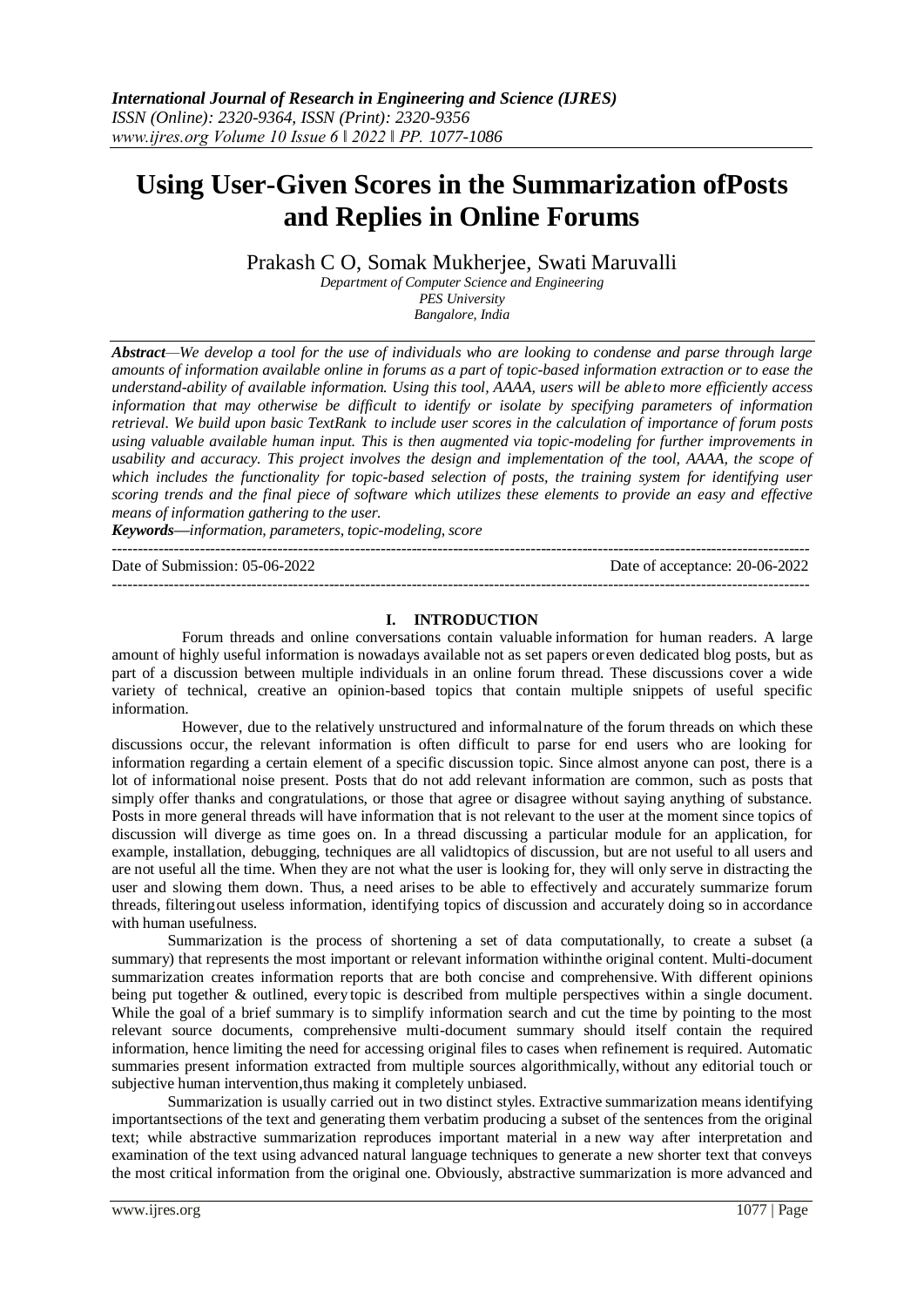closer to human-like interpretation. Though it has more potential (and is generally more interesting for researchers and developers), so far the more traditional methods have proved to yield better results.

Forums are a special subset of the summarization problem since they are not fully represented by single document, and instead need to be modelled as dialogues between multiple parties. And since we wish to present relevant information in the form it was originally presented, we will be implementing extractive summarization.

In addition to performing extraction, some basic topic modelling will be performed to identify dominant topics of discussion present in the thread to more easily access information that is relevant to users.

Topic modelling is a machine learning technique that automatically analyses text data to determine cluster words for a set of documents. This is known as 'unsupervised' machine learning because it doesn't require a predefined list of tags or training data that's been previously classified by humans. Topic modelling involves counting words and grouping similar word patterns to infer topics within unstructured data. By detecting patterns such as word frequency and distance between words, a topic model clusters feedback that is similar, and words and expressions that appear most often.

For the purpose of topic modelling a large constantly varying set of discussion topics across multiple domains, weuse Latent Dirichlet Allocation (LDA), a generative probabilistic model for collections of discrete data such as text corpora. LDA is a three-level hierarchical Bayesian model, in which each item of a collection is modelled as a finite mixture over an underlying set of topics. Each topic is, in turn, modelled as an infinite mixture over an underlying set of topic probabilities. In the context of text modelling, the topic probabilities provide an explicit representation of a document.

While previous work has been done in the field of summarizing forums, none appear to utilise forum specific information that is readily available, such as user given scores, in extraction algorithms. Human judgement is frequently used as a gold standard for training machine learning algorithms and we believe that including valuable user input such as forum post scores while accounting for human biases and scoring trends will significantly improve the data content of the final extracted information. This new method, taking advantage of a natural forum conversation structure and the topics modelled on the selected thread, willimprove result quality of extracted posts.

## **II. RELATED WORK**

## *A. Survey on Extractive Text Summarization*

Text summarization has become a crucial means for supporting and presenting text content in the context of the internet and the information age. It is time consuming for humans to manually summarize large disparate documents oftext. There is a huge amount of textual content available on the internet. But the internet contributes more data than is desired. Looking for appropriate documents through an awe-inspiring number of reports offered, and fascinating a high volume of important information. Automatic text summarization aims to compress the original text into aspecific version which preserves its informational contents. The main advantage of a text summarization is reading time of the user are often reduced. A good system for text summarization, while replicating the various theme of the document, should keep repetition to a minimum. Text Summarization methods are commonly classified as either abstractive and extractive summarization. Extractive summarization is the process of identifying valuable portionsof the input data and reusing the text as it was already presentby using a certain number of the sentences from the initial document. The significance of sentences is strongly supported statistical and linguistic features of sentences. This paper depicts the features for extractive text summarization, describes extractive text summarization methods, illustrates inferences made, represent challenges and future research directions, and detail about evaluation metrics. It provides a host of methods which can be followedduring development for extractive summarization.

#### *B. Topic-Focused Summarization of Chat Conversations*

In the past, the communication of users through social media has seen an exponential increase. A large portion of information transfer happens online in the form of forum posts and thread discussions. These discussions are often comprised of a significant number of users and a singlediscussion tends to cover a wide range of topics alongside minor irrelevant portions in between. In order to effectively understand the contents of these long and involved discussions, summarization becomes essential. The summaries provided can be of very good commercial and educational value, and can be used to analyse the impact of virtual social interactions and virtual organizational culture on product development. The approach as described in the paper consists of two phases. Topic modelling is done using web documents to find the main discussion topic in the chat.Following this, in the summarization phase, a semantic word space is built to score sentences based on their association with the primary topic.

## *C. TextRank: Bringing Order into Texts*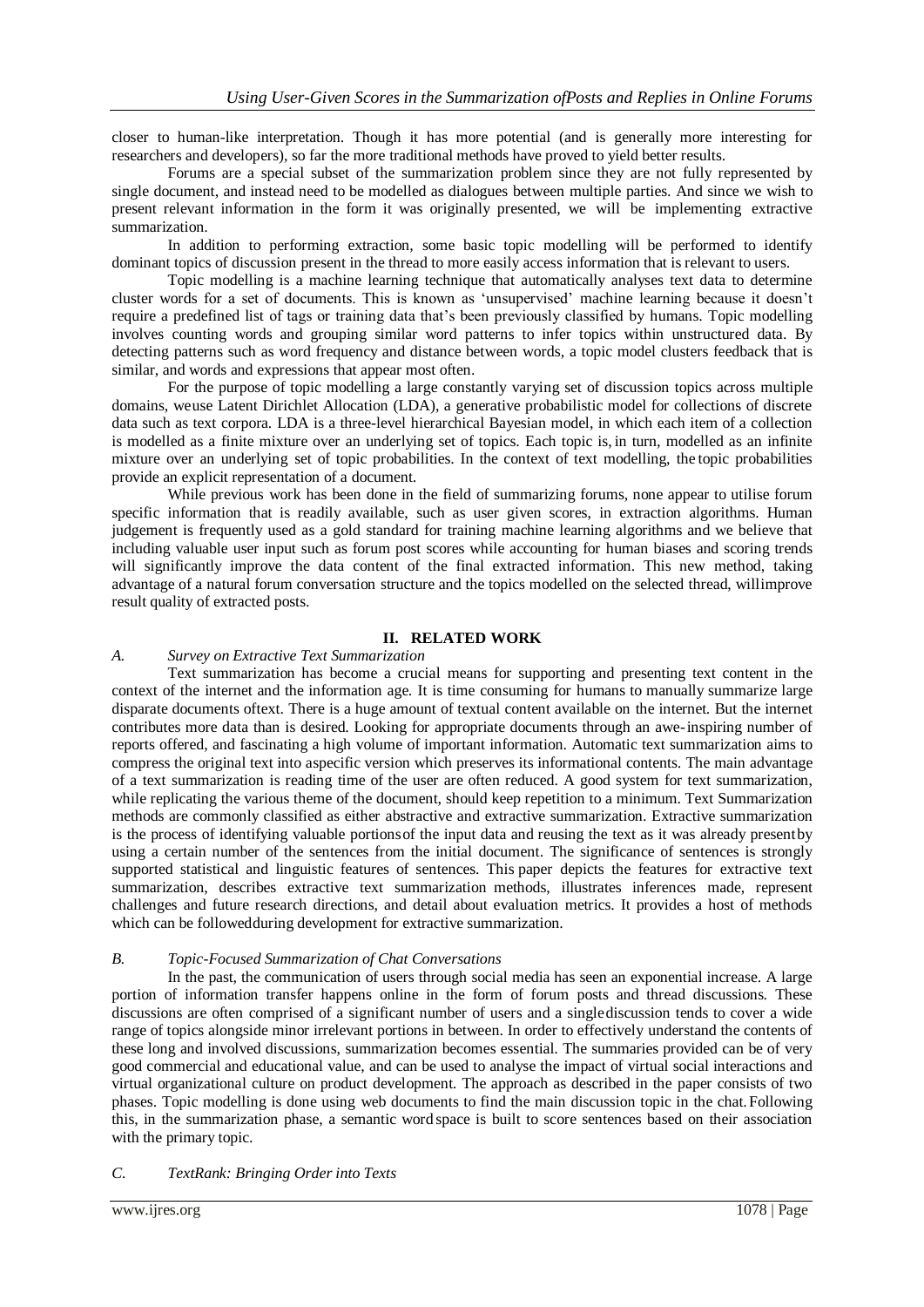In this paper, TextRank is introduced as a graph based ranking model for graphs extracted from natural language texts. TextRank is applied to two language processing tasks (unsupervised keyword extraction, sentence extraction), evaluated, and it is shown that the results obtained with TextRank are competitive with state-of-the-art systems developed in these areas.

Using graphs built on texts, TextRank identifies the connections between units within a text, and a system of recommendation is utilized which recommends other related text units, and the strength of the recommendation is calculated recursively. While identifying important sentences contained within a text, a sentence connects to another sentence that refer to similar concepts as being useful for theunderstanding of the text as a whole. The sentences that are highly recommended by other sentences within the text are more likely to be informative and are given a better score.

In this way, TextRank is capable of scoring text units based on the "importance" of other text units they link to instead of simple graph connectivity. The units selected by it for a given application are those most recommended byrelated text units within the text, with preference given to therecommendations made by most influential ones. Inside a proper sensible text fragment, related units tend to form a "Web" of connections that comes close to the model humans would create about a specific context with respect to the process of interpreting a discussion. No deep linguistic knowledge or domain specific annotated corpora is necessary, which makes it highly portable.

## **III. PROBLEM DEFINITION**

The aim is to design an application which will assists user in efficiently gathering information from online forums. There are previously established methods on summarizing the information found in forums. Similarly, this problemfocuses on designing and implementing a tool which can utilize available information to allow users on to categorically extract relevant information.

- *A. Stages of implementation:*
- Write out the overall design of the application.
- Write out the steps to augment TextRank algorithmby including user scores.
- Implement basic form of TextRank for ExtractiveSummarization.
- Implement basic form of LDA for Topic Modelling.
- Design and implement user score considerationwhen calculating rank of posts.
- Implement UI and unify functionality.
- *B. Functionality:*
- Perform topic-wise summarization and post hidingfor better readability
- Allow user to dynamically show and hide posts asthey need
- Calculate importance of posts based on both textualrichness and user score (whenever available)
- Automatically gather complete thread data andgenerate summary on the fly when url is provided

#### **IV. OUR APPROACH**

The major steps in the process of designing the system ofextraction are as follows:

*A. Data-set Creation*

The data for training the score trends is extracted from the already available datasets for the different stackexchangedomains. The data is parsed from an xml that contains a large amount of data, organised into an intermediary format that better represents the structure of the posts within threadsand all relevant features. Data points which are retained consist of:

- Post ID
- Post Text Content
- Post Score
- Time of creation of post
- No. of views for the Thread as a whole
- Type of Post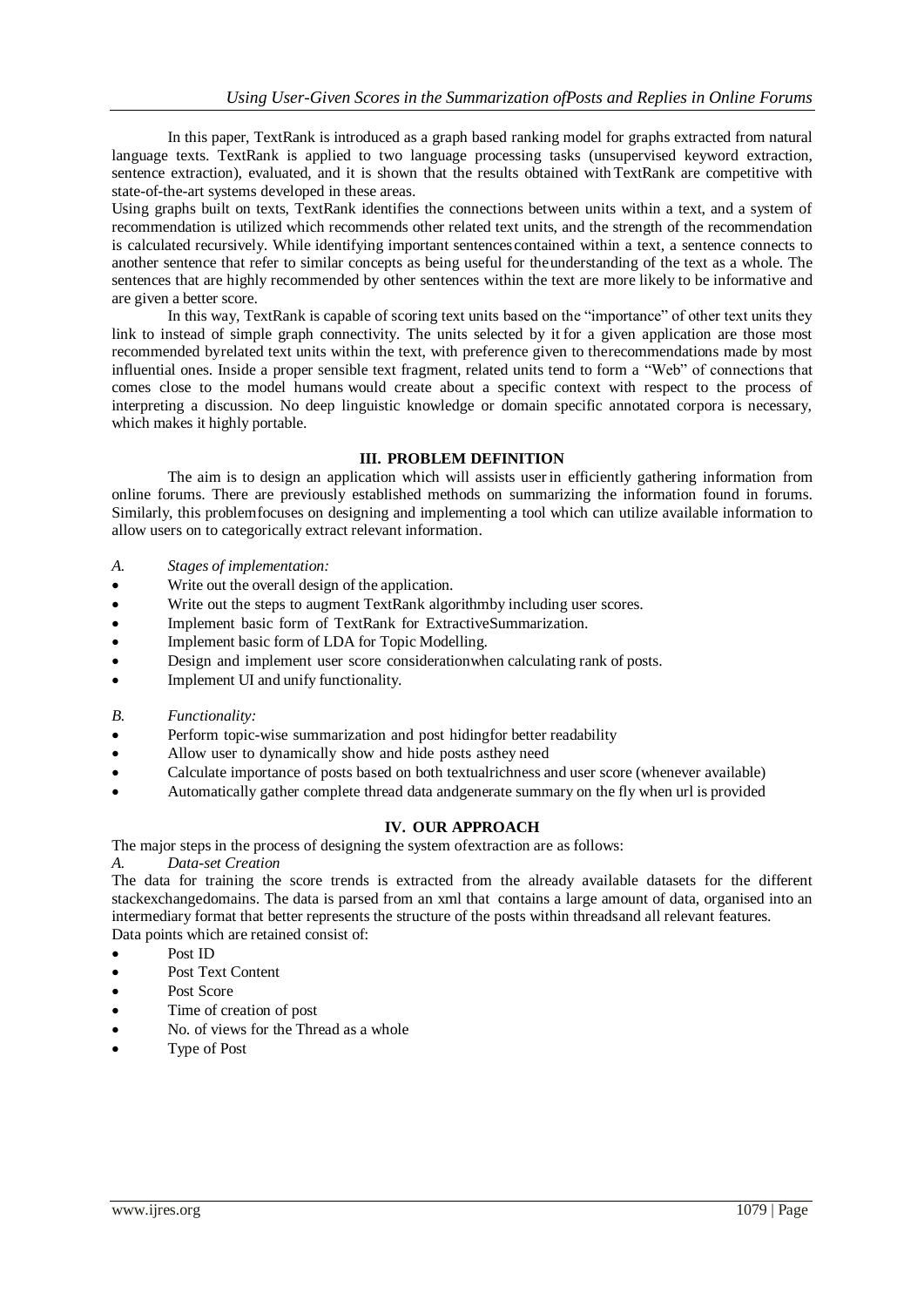

This intermediate step is then followed by further processing and clean-up in which the structural information is utilized to generate the necessary timing, traffic and proportional scoring data that will be utilized in score trend analysis.

Data points which are retained include:

Type of post

 Difference in time from the creation of the original post that started the discussion thread and the current post

- Post Score
- Thread Views
- Post Score divided by Thread Views

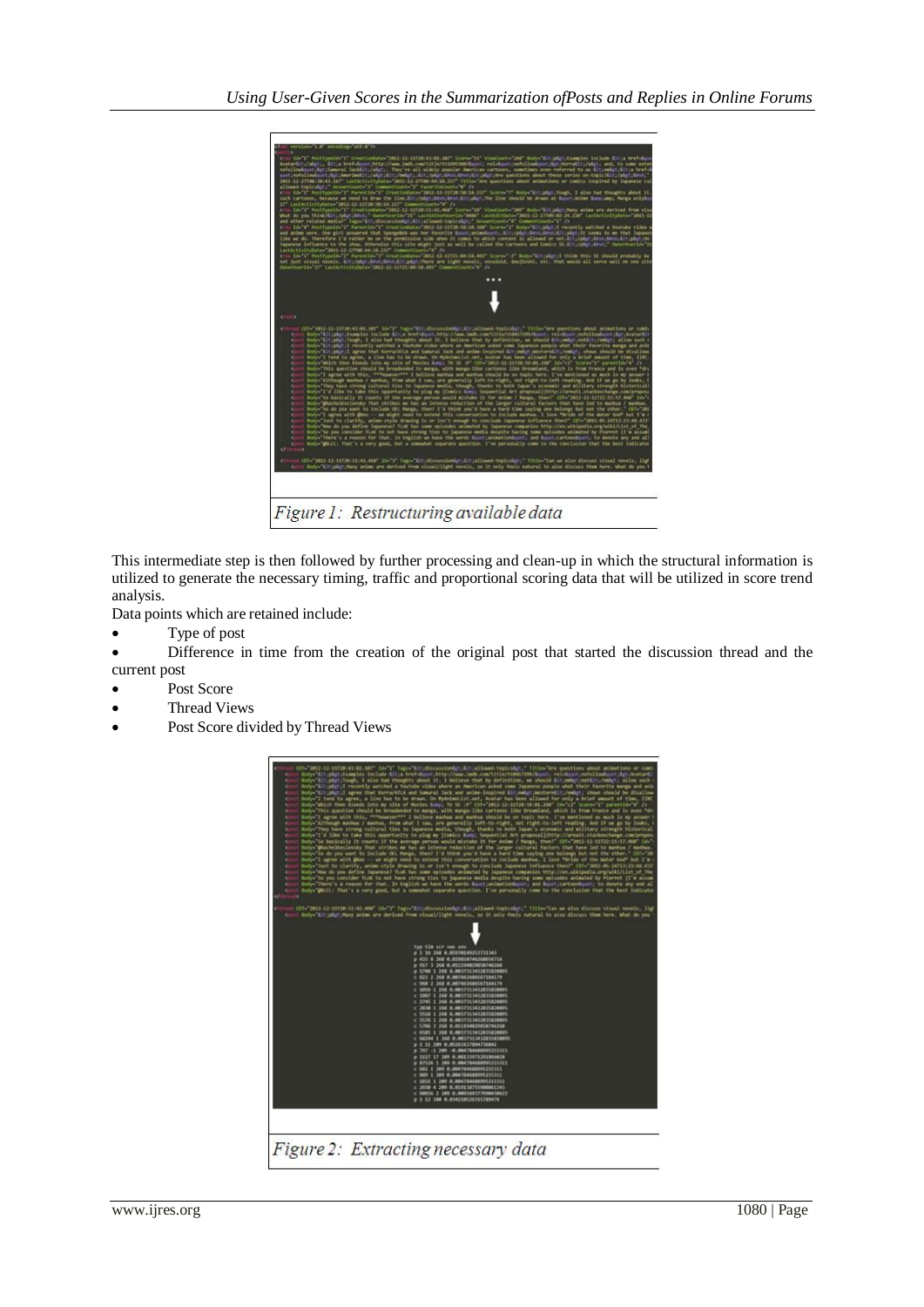## *B. User Scores and Score Trend Analysis*

The work that has been done regarding summarizingforum content that is publicly available disregards the user given scores that sites contain, in favor of increasinglycomplex text processing algorithms. We include user scores along with basic text rank to produce more representative outputs.

User scores provide necessary human insight on posts, that can be unclear to text processing algorithms. Human input is often considered a gold standard when training ML algorithms, so readily available human input should be usefulin determining output.

However certain precautions need to be taken when dealing with human given scores, which may end up misrepresenting the data further if not handled.

#### *1) The Effect of Forum Traffic:*

On most online forums, new posts are presented on a front page of sorts, sorted by order of newness, and gradually move further and further down the page until they vanish off it completely. A new post made in a thread may push it further up in certain circumstances, but in general, older threads get less and less traffic as time goes on.

As a result, threads get a lot of views near the beginning and gradually lower views as time passes. Thus posts made near the start get more exposure and have a higher chance of being upvoted. This can also be observed mathematically, since threads that get more views in general have higher scoring posts. An unfortunate side-effect of this phenomena is that a relevant, useful or better post made later on in the life cycle of a thread can have a lower score simply due to not enough people seeing it.

Thus, user score needs to be weighted based on time since post is made after the thread is created, and the overall number of views the thread receives. This is the hurdle which is overcome by Score Trend Analysis.

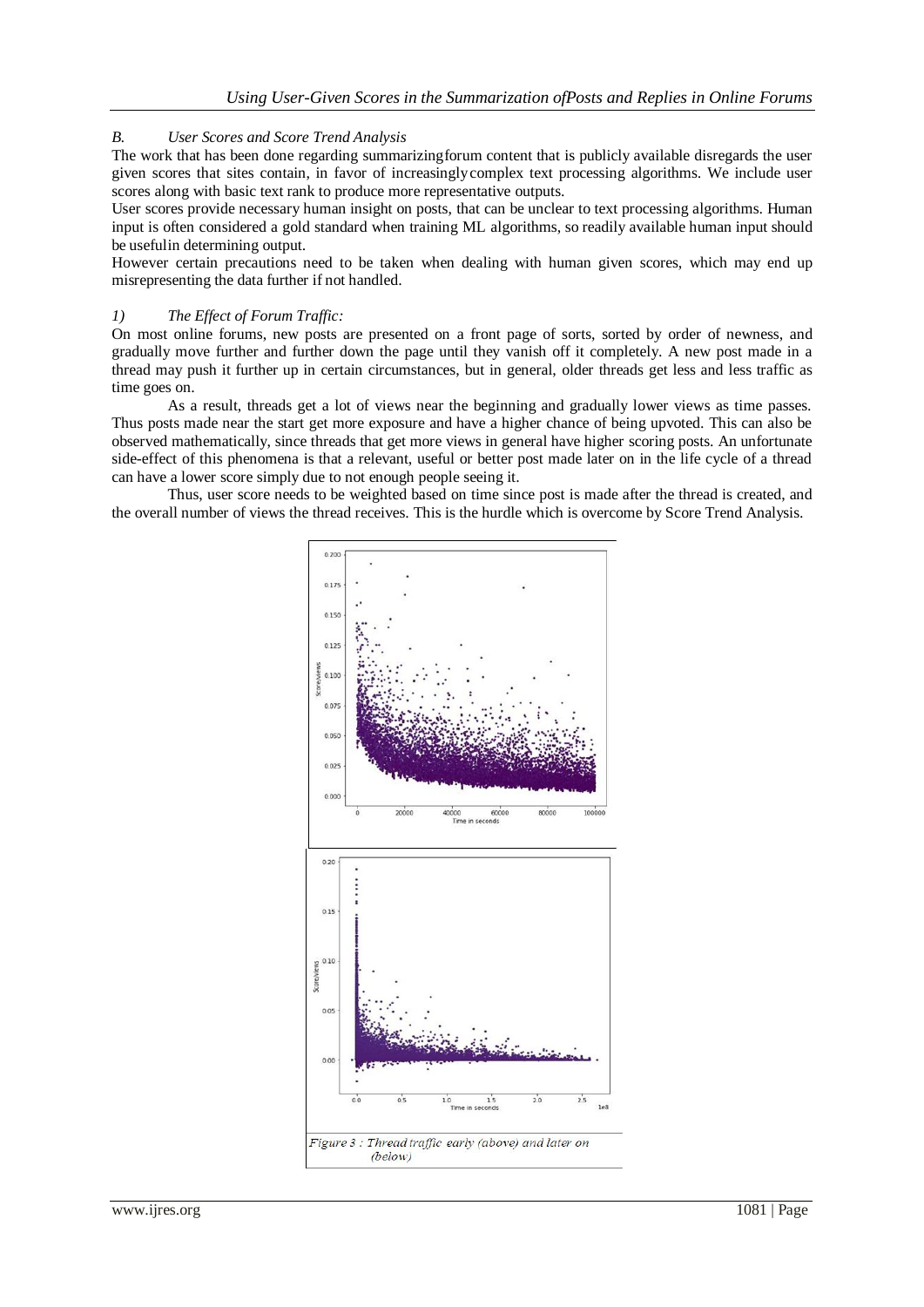

#### *2) The Effect of Human Bias:*

People in a forum tend to mass-downvote opinions unpopular in their circles. Certain opinions on topics, especially those of a political or religious nature, may be considered controversial in certain groups, which then leads to such posts gaining low or even negative scores, despite these posts often containing noteworthy, if not valuable information. In a similar vein, we cannot count on people to be completely unbiased, and certain circles may prefer certain radical opinions. Certain circles also upvote specific types of posts due to the culture of the forum, which can throw off the weighting. This can be observed with the"cake-day" upvotes that posts made across Reddit get where,even on serious subreddits, posts made by individuals on their birthdays get upvoted for that fact alone.

Thus, we need to include human input but it cannot be allowed to completely overwhelm the score generated from the text-rank.

The final result of the dataset from the Score Dataset Preparation Module is used in training the system to identifythe values that fit the pre-set equation of the curve to the score information dataset. These values indicate the rate of falloff of scores over time for the given domain of discussion. Therefore, once inverted, we will get a relative weight appropriate for the user score given to the post.

These values will be different for different groups of discussion. For websites with more isolated communities, each domain will have its own set of values that describe score falloff over time, whereas for websites with a more focused topic, or one with a fluid user base, such as Reddit, these values can be expected to be closer between domains, so values must be calculated for larger domain-groups or even sites as a whole.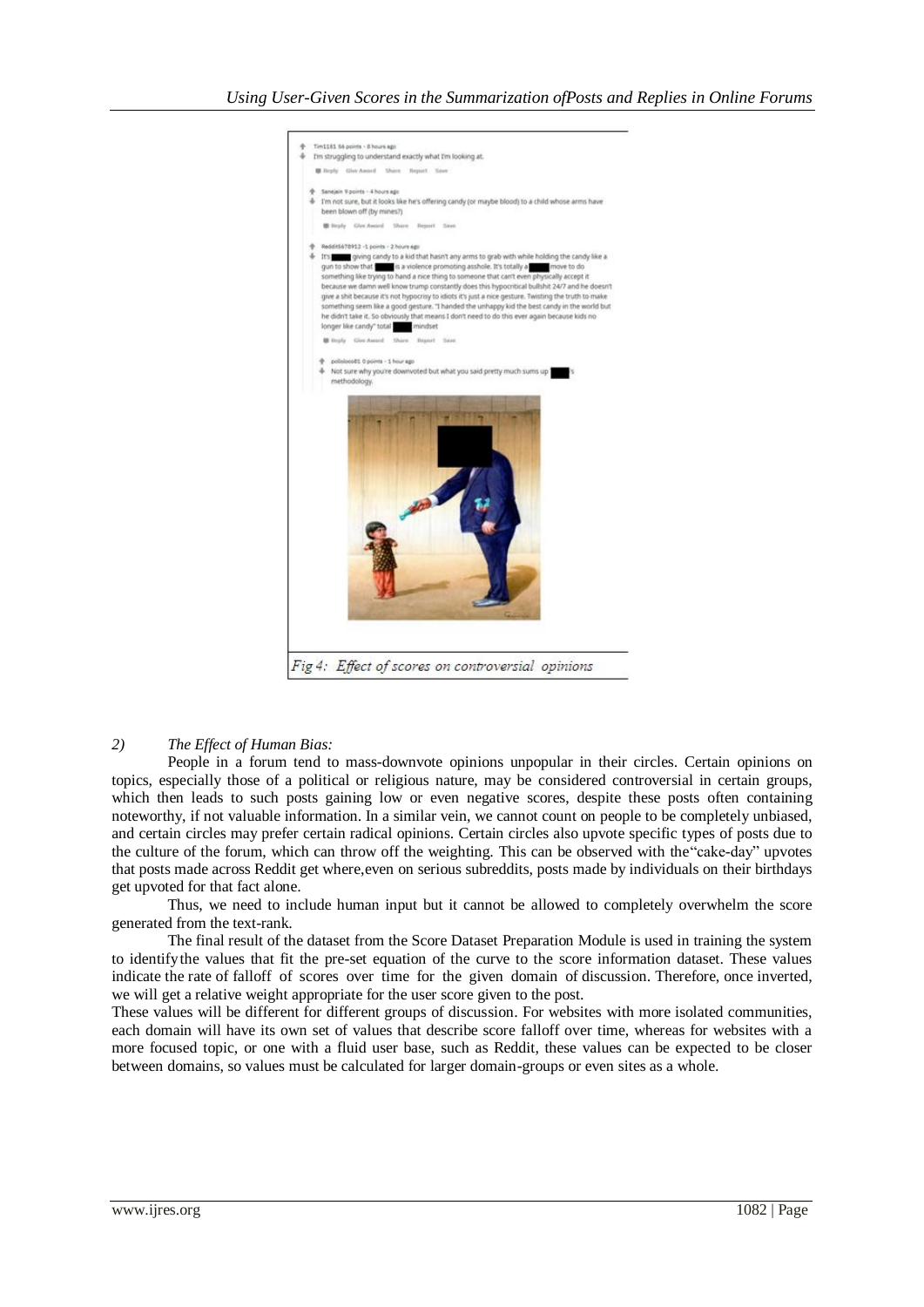

# *C. Scraping*

The user will provide the url for the thread they desire summarized. This module will scrape said thread, given that it belongs to a supported website, and proceed to temporarily store the relevant information into a file that is efficiently usable by the rest of the system.

## *D. Topic Modeling:*

To model the topics present in a given thread, we use LDA. There is no pre-training done, since topics vary wildly within threads and a comprehensive list of topics would be very large. Instead, unsupervised topicmodelling isperformed that will allow us to identify hidden semantics within the thread itself, which users will be able to view and understand the topics.

We consider each complete post as a unit of information. We start by performing some minor cleanup and returning a set of lowercase english tokens which are then reduced to the respective base words using the WordNet Lemmatiser. All stop-words are then filtered out. We are left with sets of tokens that represent each statement. This data is then converted into a dictionary and then a bag of words, on which the LDAModel available in gensim is trained. Both the model and the bag of words are saved for future use.

The final model is then applied on all the posts in the current thread, assigning each post a set of topics which they belong to. This data is saved to a local file for easy access during filtration later on.

The number of topics is decided upon by the user, and they can change this number at any time in the future. This will require a recomputation of the model and should in general be avoided since it may cause some slowdown, but since a lot of the processing is already performed and then saved locally, future computations will be faster.

## *E. Extractive Summarization:*

#### *1) Text Rank:*

Extractive text summarization is all about finding the more important sentences from a document as a summary ofthat document. Our approach is using the TextRank algorithm to find these 'important' sentences. The storedthread is broken up into a set of posts. Thus we have a set of documents, which are further tokenized into a set of root words that represents the content of each post. This is then used to generate a term-document matrix.

This matrix is then used to create a graph where each node represents a complete post and an edge represents that they have shared tokens. The edge weight is the number of tokens that are shared by both of the posts. Ranks are then generated using the page-rank functionality. This gives us a basic TextRank score for each of the posts.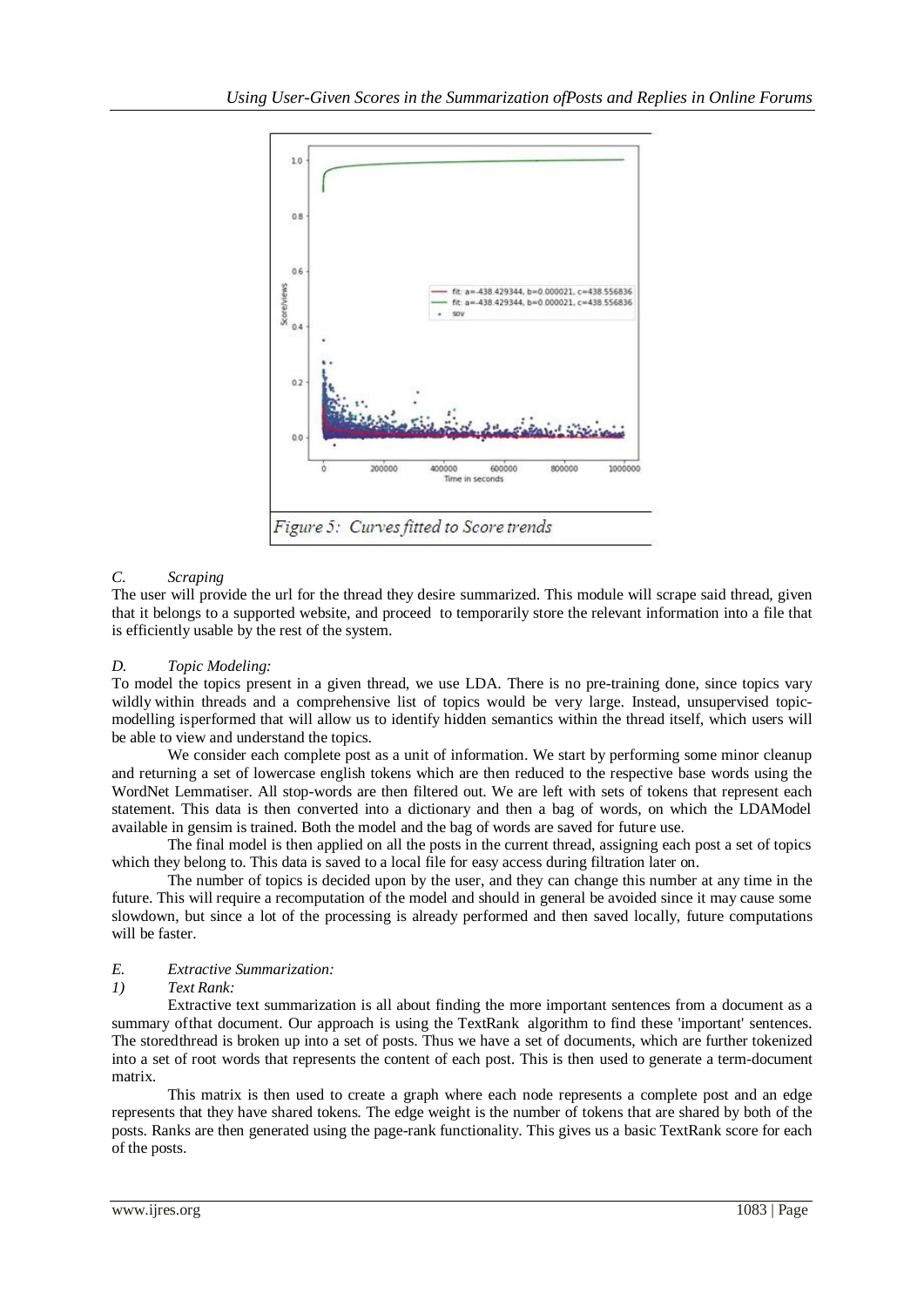## *2) User Scores:*

Once the basic TextRank is calculated, we include the influence of user scores. The formula used to properly weightthe influence the weight of various scores is:

$$
\frac{(S1*W1)+(S2*W2a*W2b(time))}{(W1+W2a)}
$$

This is a weighted mean that weighs the TextRank Score S1 with weight W1, and weighs User Score S2 with constantweight W2a and variable weight W2b which is a function oftime difference of the current post since the initial post in the thread was created.

The weight W1 is set to a default value of 1.

The weight W2a is present to prevent the user score fromoverwhelming the TextRank score completely, and can only be reached via manual opinion-based testing, in which the value is randomly increased and decreased by variable amounts, leading to a variety of outputs, from which testers select the one that best captures the available information. After iterating over this process multiple times, a specific

value of W2a can be reached for a given website. In effect, W2a exists to counteract the Effect of Human Bias when dealing with User Scores.

The function  $W2b(x)$  is defined as

 $1 - (ax^b + c)$ 

Where x is the time difference of the current post since the initial post in the thread was created and a, b and c are obtained from Score Trend Analysis on training data for a relevant domain. The given equation of the curve for W2b(x) is used because it was observed to fit best with the distribution of scoring data during Score Trend Analysis.

Following this, a new set of ranks is calculated for each of the posts, one which better represents the input of the users who use the forums with completely overwhelming theinformation present in the textual contents of said post.

Once the ranks are generated, a threshold value for the score, represented by a deviation from the mean, which is provided by the user, is used to select a set of posts all of which have a score higher than or equal to the calculated threshold.

#### *3) Handling Post Hierarchy:*

In order to preserve context and the accurate representation of a given discussion, all the posts that are higher up in a hierarchy with respect to a given selected postis also included in the final summarization. This can be done easily since one of the features preserved during scraping is the unique id of any parent post, with the highest possible position in the hierarchy occupied by the original post that started the thread, since it can be assumed that most repliesin the thread will be in response to said post. Thus, all the posts which have been selected as apporpriate for the summary up to this point are returned as output.

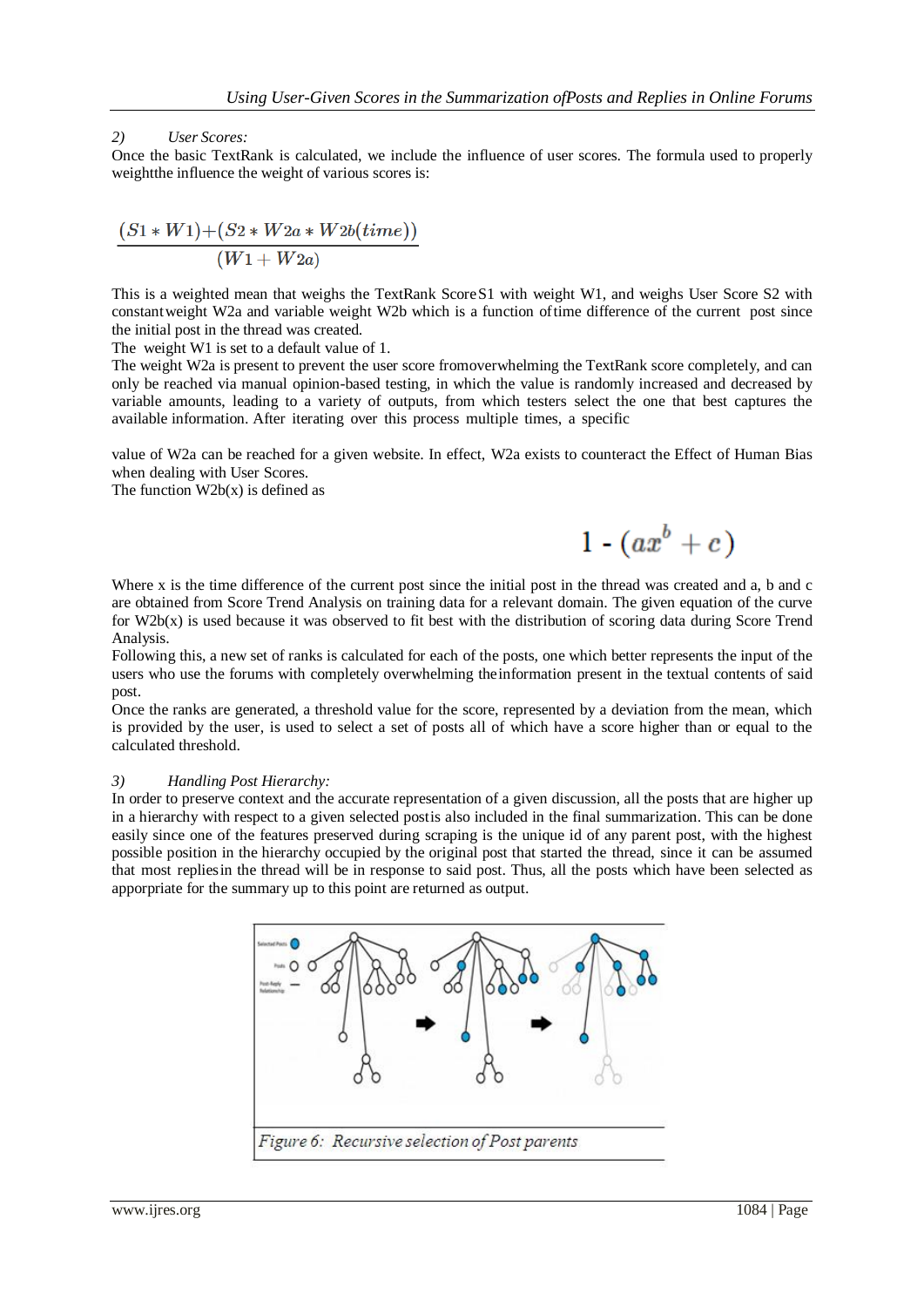## *4) User Input at Runtime:*

- The user has certain parameters for extraction that theycan alter. This includes:
- Threshold value for scores during extraction.Formula used to calculate threshold is as follows:
- $\circ$  threshold = sum(scores)/(no. of scores) + offset
- The value offset is accepted from the user and any be positive or negative.
- A low value is more flexible and allows lowerscores, while higher values are stricter.
- Number of topics to be used during topic modelling

 Topics to be included or excluded during extractionbased on those which have been modelled. This is done using the locally stored topic assignments done during the topic modelling stage so that posts can be included and hidden at hight speed.

## **V. RESULTS**

In our tests, the results produced by our algorithm were in general more comprehensive and upon review, seen as more representative of the original thread discussion than basic TextRank.

We found that the values for W2a that produced the mostrepresentative results during testing were very small (e.g. a value of 0.005 for the philosophy board of stackexchange). This is not surprising, since the idea was to only nudge the TextRank scores in a direction that reflected the human intent of the forum users. This value can be more effectively finalized by more extensive testing by more individuals.Since the current value exists by the testing input of only twoindividuals, it may be skewed towards our individual biases.

#### **VI.DISCUSSION**

We found that the values for W2a that produced the mostrepresentative results during testing were very small (e.g. a value of 0.005 for the philosophy board of stackexchange). This is not surprising, since the idea was to only nudge the TextRank scores in a direction that reflected the human intent of the forum users. This value can be more effectively finalised by more extensive testing by more individuals.Since the current value exists by the testing input of only twoindividuals, it may be skewed towards our individual biases.

Values of a, b, c used in the equation for  $W2b(x)$  are calculated based upon an arbitrary granularity of domains, which needs to be further controlled in future based on the content and culture of a given forum or website. For a website like reddit which encourages cross-posting across domains, it would make sense to generate these values for the entire website, or if we wish to be more specific, a set of sub-reddits that share common topics of discussion or discuss closely related ideas, since the voting patterns of the individuals who visit these forums will be largely similar. Onthe other hand, a website that does not explicitly encourage crossposting and instead favours more contained, domain specific discussions, the values need to be calculated specificto said domains. Even higher specificity is possible by considering the types of users who post content, additional information such as tags or flairs that indicate the type of thepost being made, but care must be taken to not run into the problem of overfitting.

For the purposes of this project, we relied heavily on freely available stackexchange datasets. We acknowledge that while other websites may vary slightly in behaviour. However, most of the ideas presented here will apply to all forum based discussion websites. As a side effect of choosing this dataset, we never had a reference pre- summarized dataset, such as one available with the CNN/Daily Mail dataset. While this initially acted as a hindrance, not allowing us to design pre-trained models for extractive summarization, the sheer volume and variety of theforum websites would have meant we would need to essentially create an entirely new extractive model for every single website, which could wind up being an absurd amountof memory required for storage, as opposed to representing each website using only four float values (a,b,c and W2a).

Lastly, results may be improved further by switching out the basic extractive ranking and topic modelling algorithms for more advanced ones. The purpose of this project was to observe if including user scores and the naturally available hierarchy data present in forums improves extractive summarization results. Since that has been confirmed, this can now be layered upon any number of other advanced extractive summarization techniques to improve results by including that necessary human input.

## **VII. CONCLUSION AND FUTURE WORK**

In this paper, we have shown that taking valuable human input into consideration in the form of user scores can positively impact the performance of extractive summarizers,leading to a more representative output when compared to basic TextRank. We used the naturally occurring structure ofthe thread to add context and thus improve comprehensibility. Finally, we performed some basic topic modelling to allow the user to remove informational noise if they choose to do so. When compared to baseline extractive summarization techniques via TextRank, our methods produced more representative, comprehensive and cohesive results according to our tests.

Since the basic procedure is now understood, it is simple enough to improve upon it where possible.